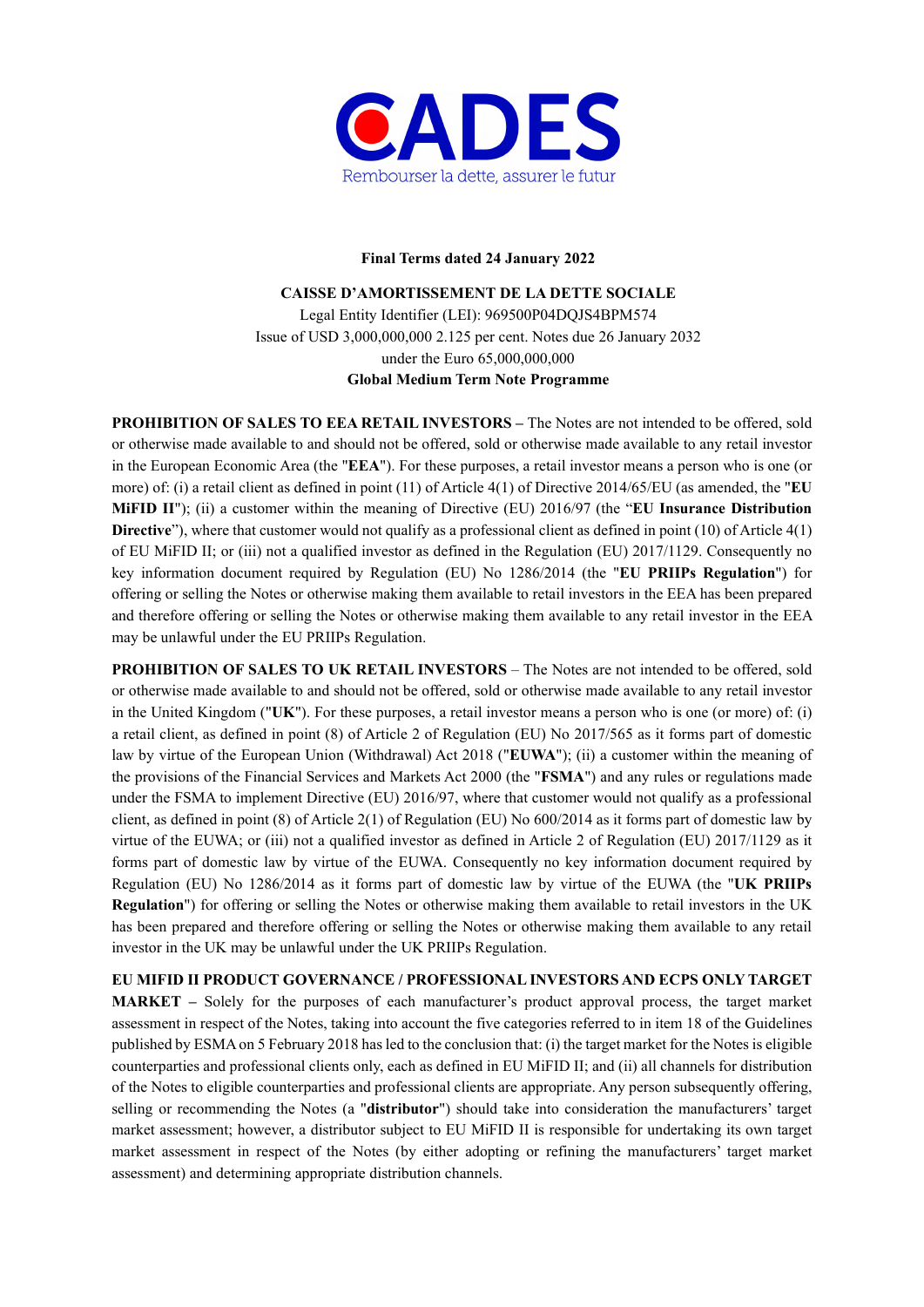**UK MIFIR PRODUCT GOVERNANCE / PROFESSIONAL INVESTORS AND ECPs ONLY TARGET MARKET** – Solely for the purposes of the manufacturer's product approval process, the target market assessment in respect of the Notes, taking into account the five categories referred to in item 18 of the Guidelines published by ESMA on 5 February 2018 (in accordance with the FCA's policy statement entitled "*Brexit our approach to EU non-legislative materials*"), has led to the conclusion that: (i) the target market for the Notes is eligible counterparties, as defined in the FCA Handbook Conduct of Business Sourcebook ("**COBS**"), and professional clients, as defined in Regulation (EU) No 600/2014 as it forms part of domestic law by virtue of the EUWA ("**UK MiFIR**"); and (ii) all channels for distribution to eligible counterparties and professional clients are appropriate. Any person subsequently offering, selling or recommending the Notes (a "**Distributor**") should take into consideration the manufacturer's target market assessment; however, a distributor subject to the FCA Handbook Product Intervention and Product Governance Sourcebook (the "**UK MiFIR Product Governance Rules**") is responsible for undertaking its own target market assessment in respect of the Notes (by either adopting or refining the manufacturer's target market assessment) and determining appropriate distribution channels.

#### **PART A – CONTRACTUAL TERMS**

Terms used herein shall be deemed to be defined as such for the purposes of the Conditions set forth in the base prospectus dated 19 October 2021 which received approval number 21-450 from the *Autorité des marchés financiers* (the "**AMF**") on 19 October 2021 (the "**Base Prospectus**") which constitutes a base prospectus for the purposes of the Prospectus Regulation, as amended. The expression "**Prospectus Regulation**" means Regulation (EU) 2017/1129, as amended. This document constitutes the Final Terms of the Notes described herein for the purposes of Article 8 of the Prospectus Regulation and must be read in conjunction with such Base Prospectus in order to obtain all the relevant information. The Base Prospectus is available for viewing at https://www.cades.fr/pdf/docref/fr/prosp\_base\_GMTN\_2021.pdf and during normal business hours at 139 rue de Bercy, 75012 Paris, France and copies may be obtained from such address.

The Base Prospectus, any supplements to the Base Prospectus and these Final Terms will also be published on the website of the AMF at www.amf-france.org.

| 1                |                                                                  | (i) Series Number:                | 32                                                                                  |
|------------------|------------------------------------------------------------------|-----------------------------------|-------------------------------------------------------------------------------------|
|                  | (ii) Tranche Number:                                             |                                   | 1                                                                                   |
|                  | (iii) Date on which the Notes become Not Applicable<br>fungible: |                                   |                                                                                     |
| $\boldsymbol{2}$ |                                                                  | Specified Currency or Currencies: | United States Dollars ("USD")                                                       |
| 3                | Aggregate Nominal Amount of Notes:                               |                                   |                                                                                     |
|                  | (i) Series:                                                      |                                   | USD 3,000,000,000                                                                   |
|                  | (ii) Tranche:                                                    |                                   | USD 3,000,000,000                                                                   |
| 4                | Issue Price:                                                     |                                   | 99.866 per cent. of the Aggregate Nominal Amount                                    |
| 5                | Specified Denominations:<br>(i)                                  |                                   | USD 200,000 and integral multiples of USD 1,000 in excess<br>thereof                |
|                  | (ii)                                                             | <b>Calculation Amount:</b>        | <b>USD 1,000</b>                                                                    |
| 6                | (i)                                                              | Issue Date:                       | 26 January 2022                                                                     |
|                  | (ii)<br>Interest Commencement Date: Issue Date                   |                                   |                                                                                     |
| 7                | Maturity Date:                                                   |                                   | 26 January 2032                                                                     |
| 8                | <b>Interest Basis:</b>                                           |                                   | 2.125 per cent. Fixed Rate (Further particulars specified in<br>paragraph 13 below) |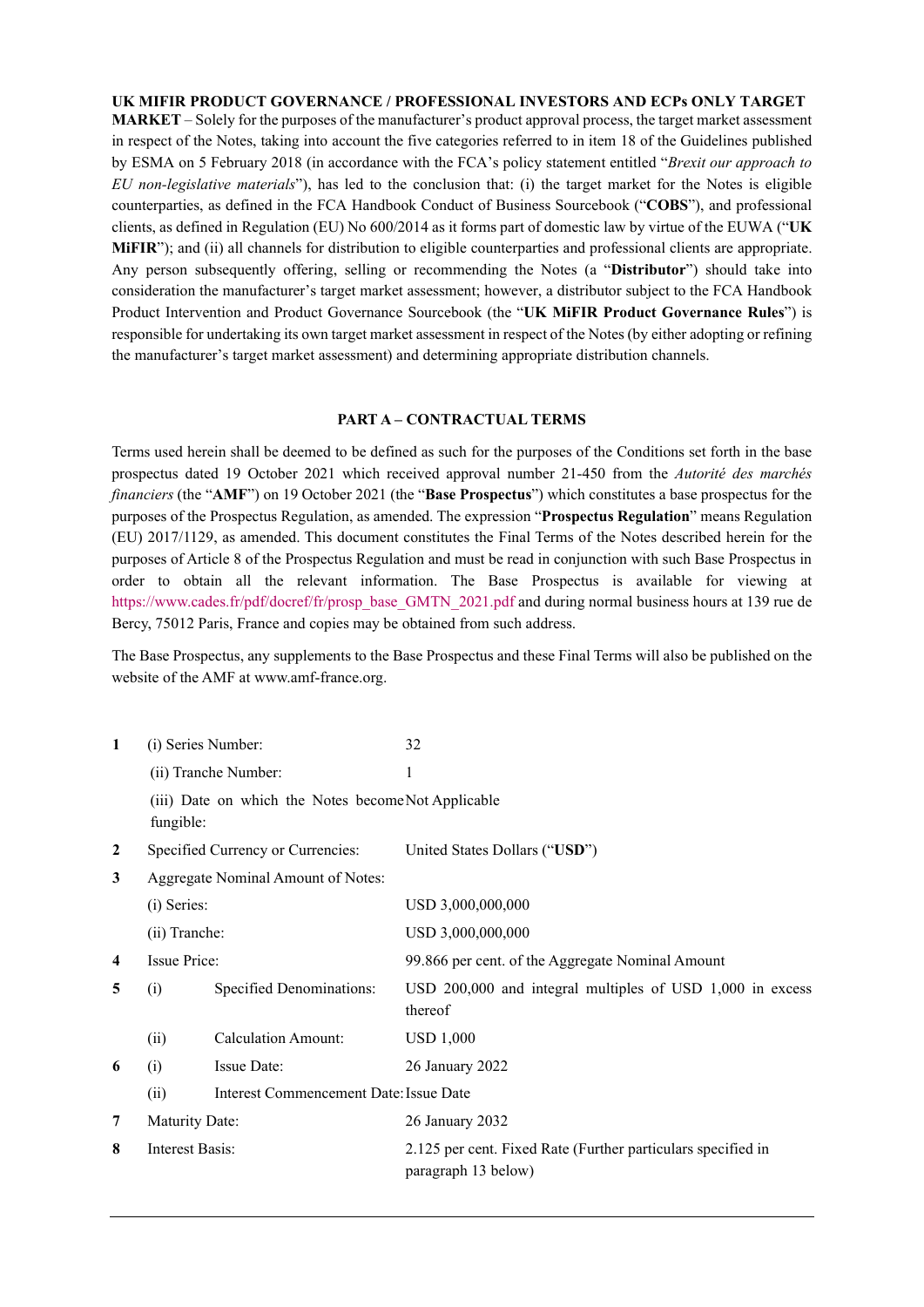| 9  | Redemption Basis:         | Subject to any purchase and cancellation or early redemption, the<br>Notes will be redeemed on the Maturity Date at 100 per cent. of<br>their nominal amount per Calculation Amount                                                                                                                                                                                                            |  |  |
|----|---------------------------|------------------------------------------------------------------------------------------------------------------------------------------------------------------------------------------------------------------------------------------------------------------------------------------------------------------------------------------------------------------------------------------------|--|--|
| 10 | Change of Interest Basis: | Not Applicable                                                                                                                                                                                                                                                                                                                                                                                 |  |  |
| 11 | Put/Call Options:         | Not Applicable                                                                                                                                                                                                                                                                                                                                                                                 |  |  |
| 12 | Notes obtained:           | Date Board approval for issuance of Resolution of the Board of Directors (Conseil d'Administration)<br>of the Issuer dated 29 November 2017 authorising the Issuer's<br>borrowing programme and delegating powers to issue notes to its<br><i>Président</i> and of the approval of the Issuer's borrowing<br>programme by the French Minister of Economy and Finance dated<br>15 December 2017 |  |  |

# **PROVISIONS RELATING TO INTEREST (IF ANY) PAYABLE**

| 13 | <b>Fixed Rate Note Provisions</b>                                                                       | Applicable                                                                                                     |  |  |  |
|----|---------------------------------------------------------------------------------------------------------|----------------------------------------------------------------------------------------------------------------|--|--|--|
|    | (Condition 5(a))                                                                                        |                                                                                                                |  |  |  |
|    | (i) Rate of Interest:                                                                                   | 2.125 per cent. per annum payable in arrear on each Interest<br>Payment Date                                   |  |  |  |
|    | (ii) Interest Payment Dates:                                                                            | 26 January and 26 July in each year from (and including) 26 July<br>2022 to (and including) the Maturity Date. |  |  |  |
|    | (iii) Fixed Coupon Amount:                                                                              | USD 10.63 per Calculation Amount                                                                               |  |  |  |
|    | (iv) Broken Amount:                                                                                     | Not Applicable                                                                                                 |  |  |  |
|    | (v) Day Count Fraction:<br>(Condition 5(h))                                                             | 30/360                                                                                                         |  |  |  |
|    | (vi) Other terms relating to the method of Not Applicable<br>calculating interest for Fixed Rate Notes: |                                                                                                                |  |  |  |
|    | (vii) Determination Dates:<br>(Condition 5(h))                                                          | Not Applicable                                                                                                 |  |  |  |
| 14 | <b>Floating Rate Note Provisions</b><br>(Condition 5(h))                                                | Not Applicable                                                                                                 |  |  |  |
| 15 | <b>Zero Coupon Note Provisions</b><br>(Conditions $5(c)$ and $6(b)$ )                                   | Not Applicable                                                                                                 |  |  |  |
|    | PROVISIONS RELATING TO REDEMPTION                                                                       |                                                                                                                |  |  |  |
| 16 | <b>Call Option</b><br>(Condition 6(c))                                                                  | Not Applicable                                                                                                 |  |  |  |
| 17 | <b>Put Option</b><br>(Condition 6(d))                                                                   | Not Applicable                                                                                                 |  |  |  |
| 18 | <b>Early Redemption Amount</b>                                                                          | 100 per cent. of the nominal amount of the Notes                                                               |  |  |  |
|    | <b>GENERAL PROVISIONS APPLICABLE TO THE NOTES</b>                                                       |                                                                                                                |  |  |  |

#### **19 Form of Notes**

## **Registered Notes:**

Regulation S Global Note (USD 2,870,600,000 nominal amount) registered in the name of a nominee for a common safekeeper for Euroclear and Clearstream (that is, held under the NSS)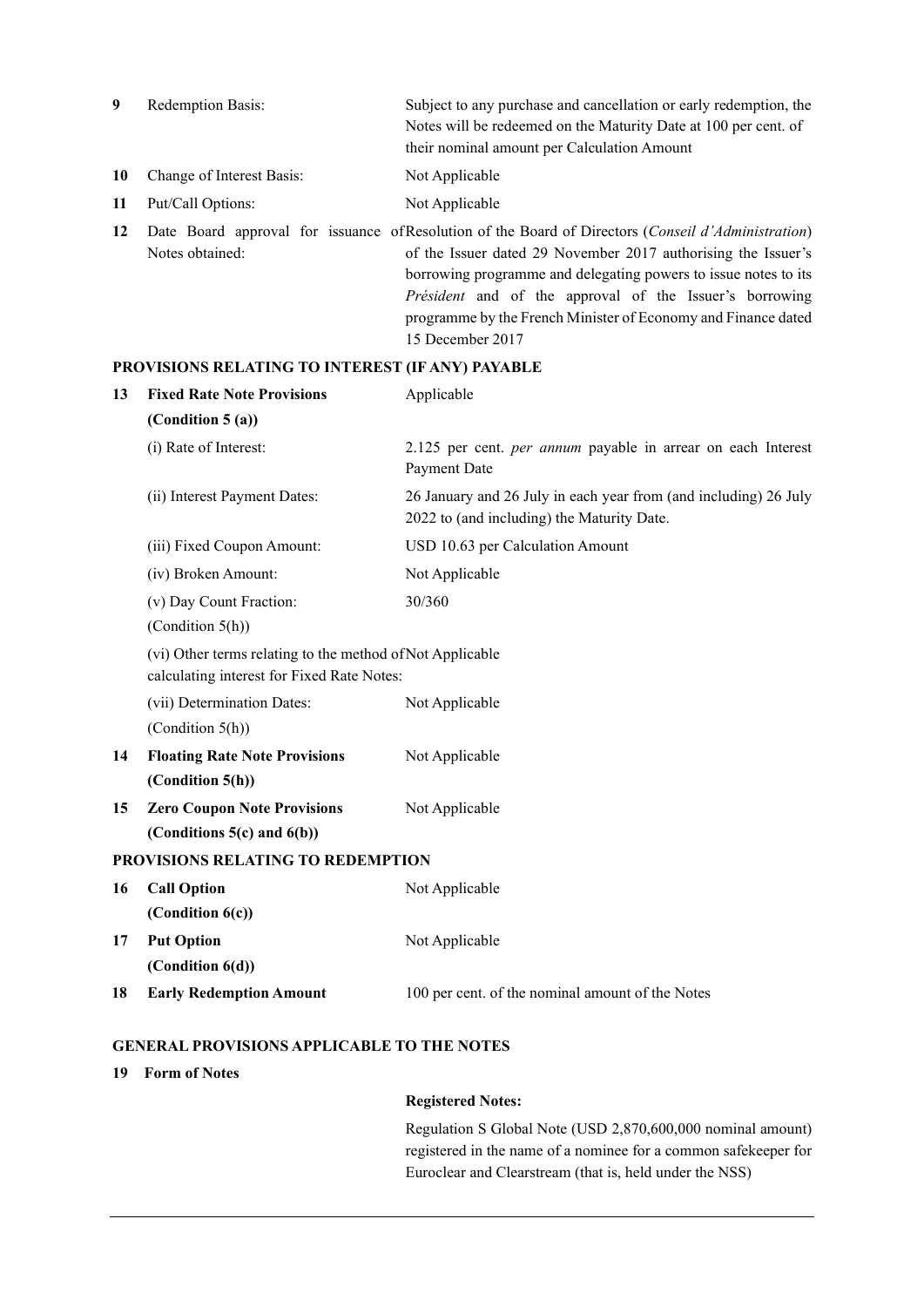Rule 144A Global Note (USD 129,400,000 nominal amount) registered in the name of a nominee for DTC

- **20 New Global Note** No
- **21 Financial Centres (Condition 7(h))** New York, London, Paris, TARGET Business Day
- 22 Talons for future Coupons or Receipts No **to be attached to Definitive Notes (and dates on which such Talons mature)**
- **23 Details relating to Instalment Notes:**  Not Applicable **Amount of each instalment, date on which each payment is to be made (Condition 6(a))**
- 24 Prohibition of Sales to EEA Retail Applicable **Investors**
- 25 Prohibition of Sales to UK Retail Applicable **Investors**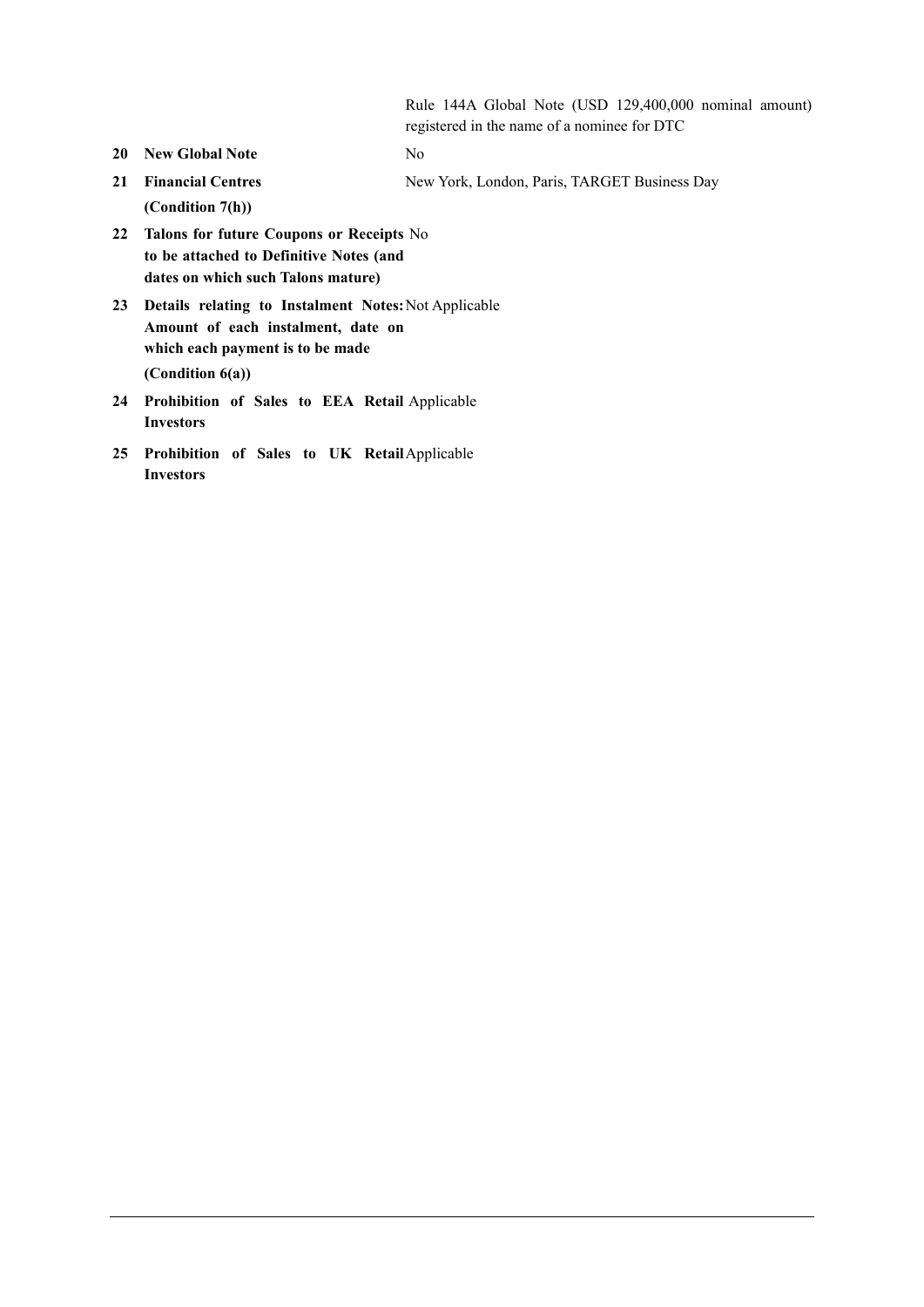Signed on behalf of CAISSE D'AMORTISSEMENT DE LA DETTE SOCIALE: Le Directeur général By: Duly authorised Cyril ROUSSEAU

[Signature page - Final Terms - January 2022]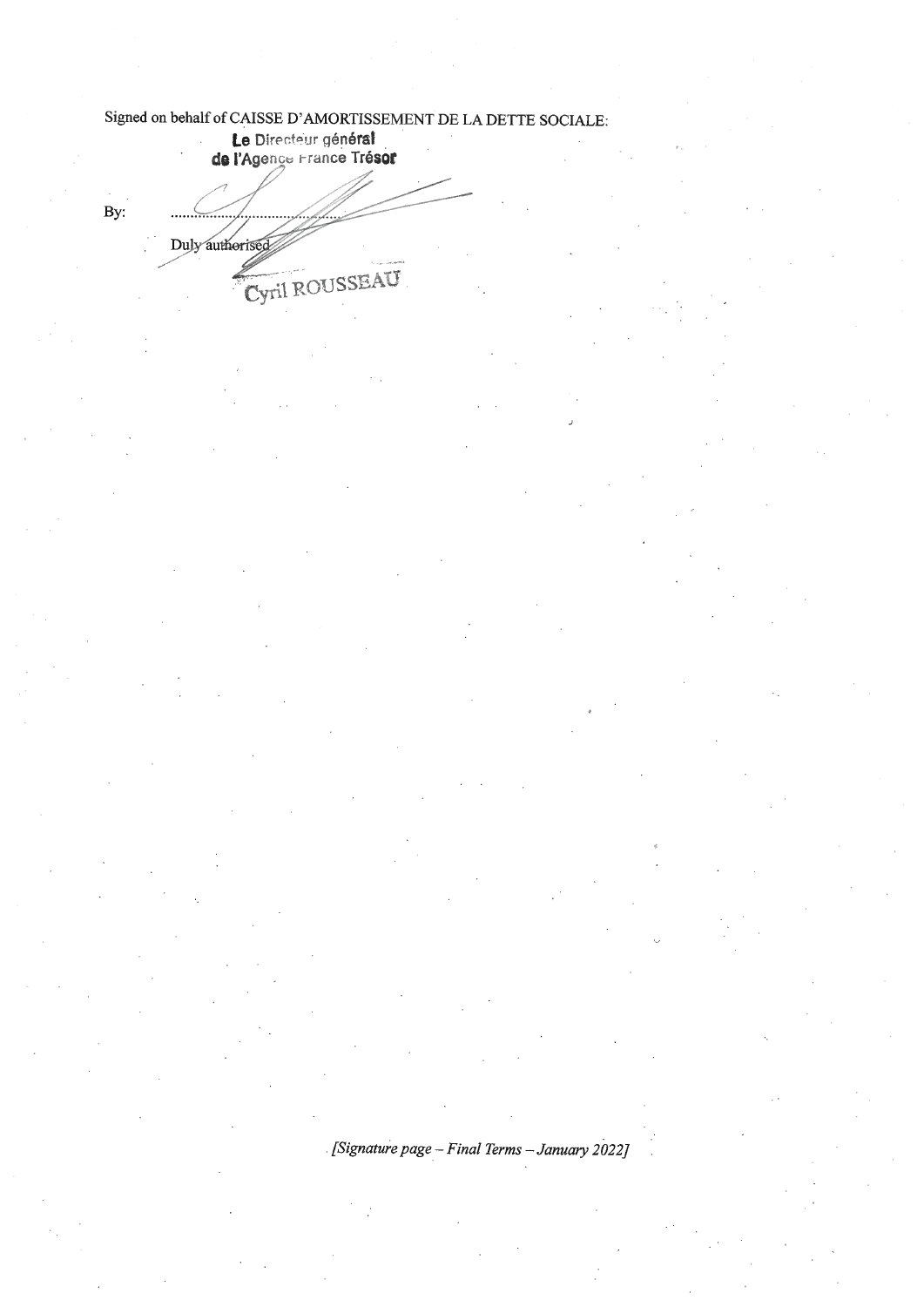#### **PART B – OTHER INFORMATION**

#### **1 LISTING AND ADMISSION TO TRADING**

(i) Listing and admission to trading: Application has been made by the Issuer (or on its behalf) for the Notes to be listed on Euronext Paris and admitted to trading on Euronext Paris with effect from 26 January 2022.

(ii) Regulated markets or equivalent markets on Not Applicable which, to the knowledge of the Issuer, securities of the same class of the securities to be offered or admitted to trading are already admitted to trading:

(iii) Estimate of total expenses related to EUR 8,500 admission to trading:

## **2 RATINGS**

Ratings: The Notes to be issued have been rated:

Moody's France S.A.S. ("**Moody's**"): Aa2

Standard & Poor's Global Ratings Europe Ltd ("**S&P**"): AA

DBRS Morningstar ("**DBRS**"): AA High

According to Moody's rating system, obligations rated "Aa" are judged to be of high quality and are subject to very low credit risk. Moody's appends numerical modifiers 1, 2, and 3 to each generic rating classification from "Aa" through "Caa". The modifier 1 indicates that the obligation ranks in the higher end of its generic rating category; the modifier 2 indicates a mid-range ranking; and the modifier 3 indicates a ranking in the lower end of that generic rating category.

According to S&P' rating system, an AA rating differs from the highest-rated obligations only to a small degree. The obligor's capacity to meet its financial commitment on the obligation is very strong.

According to DBRS, obligations rated "AA" are considered superior credit quality. The capacity for the payment of financial obligations is considered high. Credit quality differs from AAA only to a small degree. Unlikely to be significantly vulnerable to future events. The subcategory "High" indicates the rating is in the higher end of the category.

Each of Moody's, S&P and DBRS is established in the European Union and is registered under Regulation (EC) No 1060/2009, as amended (the "**EU CRA Regulation**").

As such, each of Moody's, S&P and DBRS is included in the list of credit rating agencies published by the European Securities and Markets Authority on its website in accordance with the EU CRA Regulation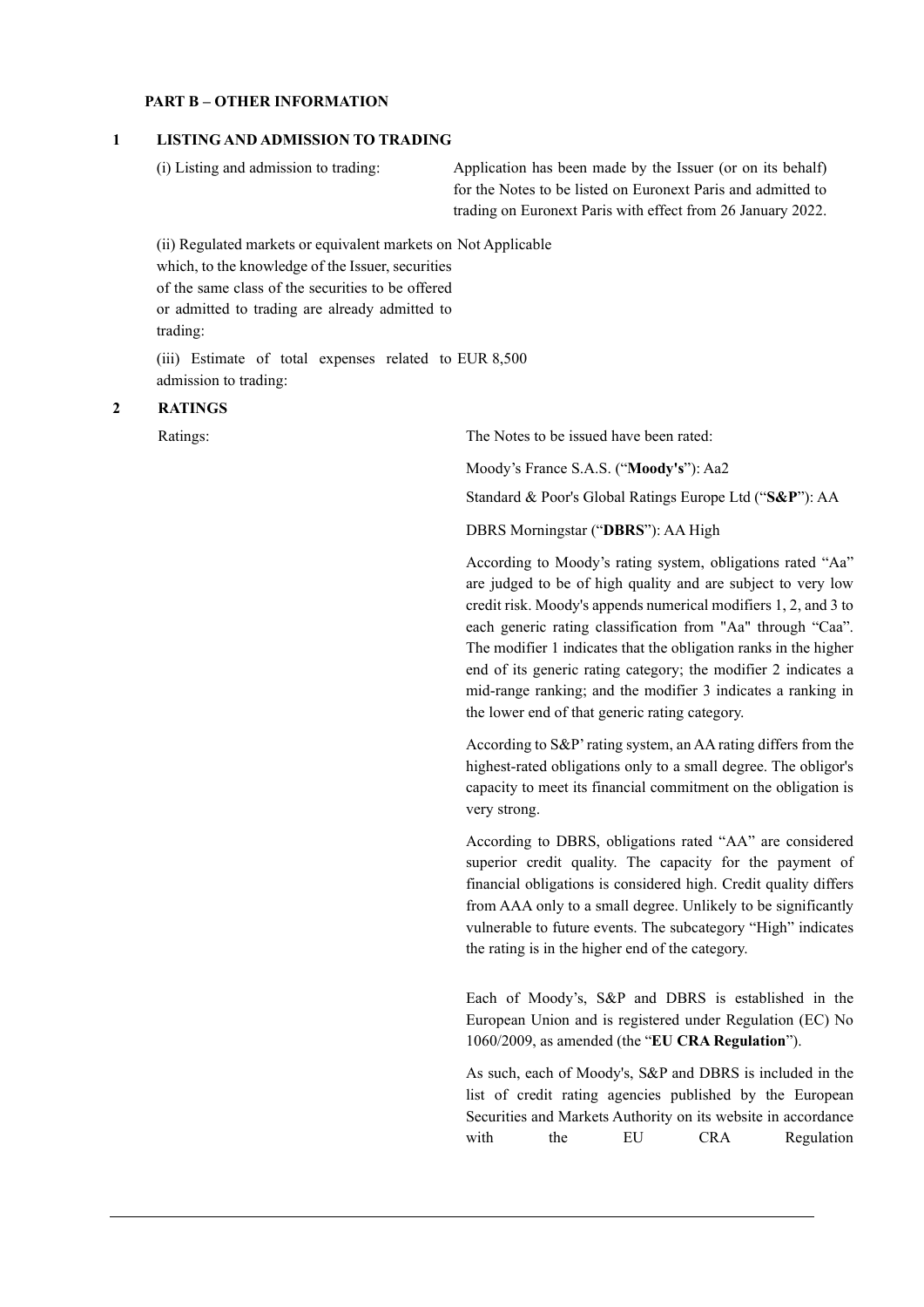https://www.esma.europa.eu/supervision/credit-ratingagencies/risk.

## **3 INTERESTS OF NATURAL AND LEGAL PERSONS INVOLVED IN THE ISSUE/OFFER**

Save as discussed in "Subscription and Sale", so far as the Issuer is aware, no person involved in the offer of the Notes has an interest material to the offer, including conflicting interests.

# **4 REASONS FOR THE OFFER, ESTIMATED NET PROCEEDS AND TOTAL EXPENSES**

|   | (i) Reasons for the offer                                                                                                                                                                                      | The proceeds of the issue of the Notes will be used to<br>exclusively finance and/or re-finance, in part or in full,<br>eligible debt that has been determined by the law and<br>transferred to CADES and is effective as of 2020 and that<br>relates to the deficits of specific social security branches and<br>regimes in France as set out in the Issuer's Social Bond<br>Framework available on the Issuer's website. |  |  |
|---|----------------------------------------------------------------------------------------------------------------------------------------------------------------------------------------------------------------|----------------------------------------------------------------------------------------------------------------------------------------------------------------------------------------------------------------------------------------------------------------------------------------------------------------------------------------------------------------------------------------------------------------------------|--|--|
|   |                                                                                                                                                                                                                | (https://cades.fr/index.php?option=com_content&view=arti<br>cle&id=384&Itemid=258⟨=en)                                                                                                                                                                                                                                                                                                                                     |  |  |
|   |                                                                                                                                                                                                                | A second party opinion has been obtained from the second<br>party opinion provider Vigeo Eiris on the Framework and is<br>available on the Issuer's website:                                                                                                                                                                                                                                                               |  |  |
|   |                                                                                                                                                                                                                | (https://cades.fr/pdf/investisseurs/uk/SPO_3sept2020_VA.p<br>df)                                                                                                                                                                                                                                                                                                                                                           |  |  |
|   | (ii) Estimated net proceeds                                                                                                                                                                                    | USD 2,991,480,000                                                                                                                                                                                                                                                                                                                                                                                                          |  |  |
| 5 | <b>YIELD</b>                                                                                                                                                                                                   |                                                                                                                                                                                                                                                                                                                                                                                                                            |  |  |
|   | Indication of yield:                                                                                                                                                                                           | 2.140 per cent. per annum                                                                                                                                                                                                                                                                                                                                                                                                  |  |  |
| 6 | <b>HISTORIC INTEREST RATES</b>                                                                                                                                                                                 |                                                                                                                                                                                                                                                                                                                                                                                                                            |  |  |
|   | (i) Historic interest rate:                                                                                                                                                                                    | Not Applicable                                                                                                                                                                                                                                                                                                                                                                                                             |  |  |
|   | (ii) Benchmarks:                                                                                                                                                                                               | Not Applicable                                                                                                                                                                                                                                                                                                                                                                                                             |  |  |
| 7 | <b>OPERATIONAL INFORMATION</b>                                                                                                                                                                                 |                                                                                                                                                                                                                                                                                                                                                                                                                            |  |  |
|   | <b>Unrestricted Notes</b><br>(i)                                                                                                                                                                               | Applicable                                                                                                                                                                                                                                                                                                                                                                                                                 |  |  |
|   | ISIN:<br>(ii)                                                                                                                                                                                                  | XS2436433333                                                                                                                                                                                                                                                                                                                                                                                                               |  |  |
|   | (iii) Common Code:                                                                                                                                                                                             | 243643333                                                                                                                                                                                                                                                                                                                                                                                                                  |  |  |
|   | <b>Restricted Notes</b><br>(v)                                                                                                                                                                                 | Applicable                                                                                                                                                                                                                                                                                                                                                                                                                 |  |  |
|   | $(vi)$ ISIN:                                                                                                                                                                                                   | US12802D2H82                                                                                                                                                                                                                                                                                                                                                                                                               |  |  |
|   | (vii) CUSIP:                                                                                                                                                                                                   | 12802D2H8                                                                                                                                                                                                                                                                                                                                                                                                                  |  |  |
|   | (viii) Common Code:                                                                                                                                                                                            | 243745446                                                                                                                                                                                                                                                                                                                                                                                                                  |  |  |
|   | (ix) Any clearing system(s) other than Unrestricted Notes<br>SA/NV<br>Euroclear<br>Bank<br>Clearstream Banking S.A. and/or DTC Restricted Notes<br>and the relevant identification number(s): $\overline{DTC}$ | and/or Not Applicable                                                                                                                                                                                                                                                                                                                                                                                                      |  |  |
|   | Delivery:<br>(x)                                                                                                                                                                                               | Delivery against payment in respect of the Unrestricted<br><b>Notes</b><br>Delivery against payment in respect of the Restricted Notes                                                                                                                                                                                                                                                                                     |  |  |
|   |                                                                                                                                                                                                                |                                                                                                                                                                                                                                                                                                                                                                                                                            |  |  |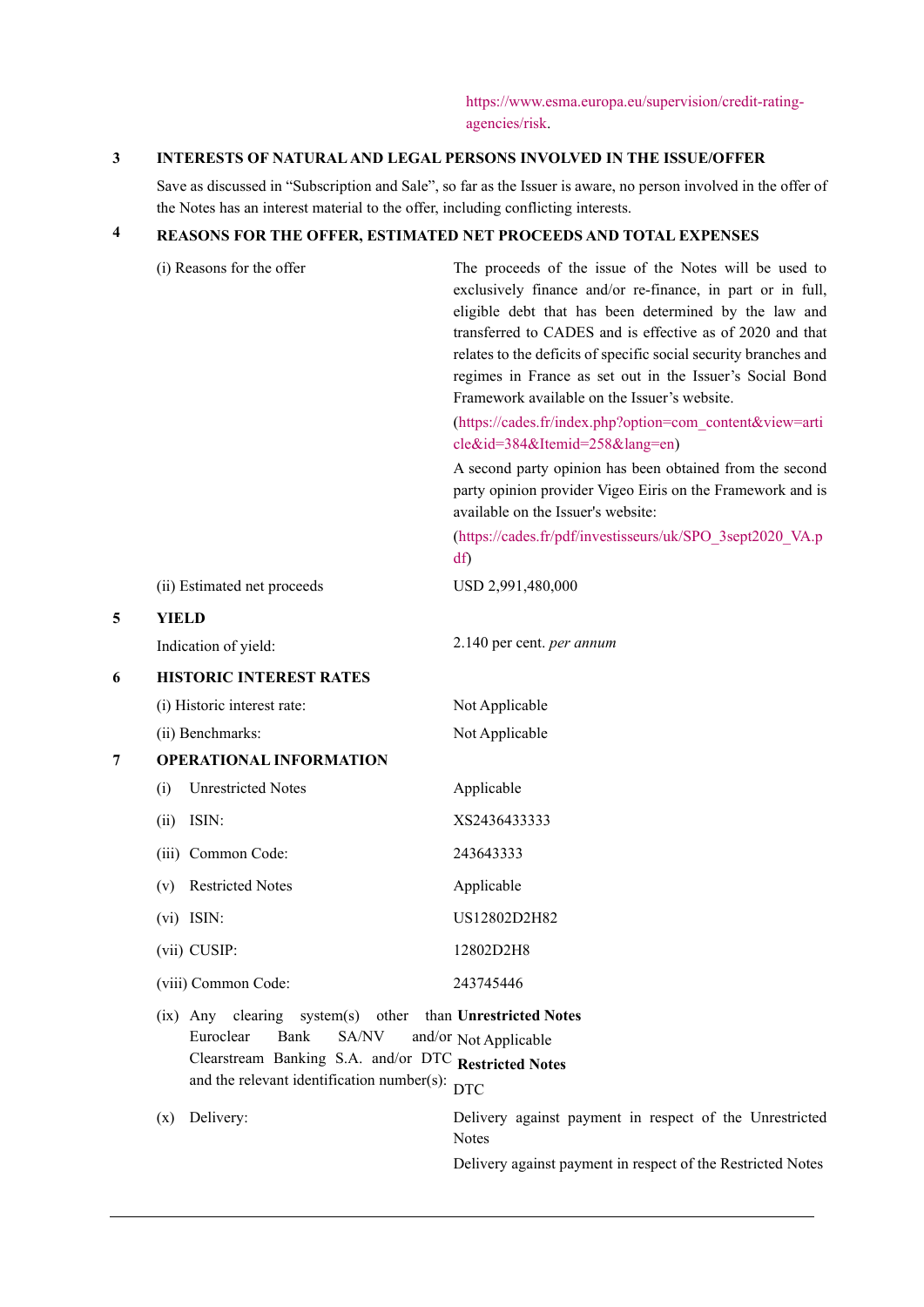|        |  |  | (xi) Names and addresses of initial Paying Citibank Europe plc |
|--------|--|--|----------------------------------------------------------------|
| Agent: |  |  | 1 North Wall Ouay                                              |
|        |  |  | Dublin 1                                                       |
|        |  |  | Ireland                                                        |
|        |  |  |                                                                |

- (xii) Names and addresses of additional Paying Not Applicable Agents (if any):
- (xv) Intended to be held in a manner which Yes would allow Eurosystem eligibility:

Note that the designation "yes" simply means that the Notes are intended upon issue to be deposited with one of the ICSDs as common safekeeper (and registered in the name of a nominee of one of the ICSDs acting as common safekeeper) and does not necessarily mean that the Notes will be recognized as eligible collateral for Eurosystem monetary policy and intra day credit operations by the Eurosystem either upon issue or at any or all times during their life. Such recognition will depend upon the ECB being satisfied that Eurosystem eligibility criteria have been met

#### **8 DISTRIBUTION**

(i) Method of distribution Syndicated (ii) If syndicated: (A) Names of Managers: BNP Paribas Underwriting Commitment: USD 750,000,000

Deutsche Bank Aktiengesellschaft

Underwriting Commitment: USD 750,000,000

Goldman Sachs Bank Europe SE Underwriting Commitment: USD 750,000,000

J.P. Morgan SE Underwriting Commitment: USD 750,000,000

(B) Date of Subscription Agreement 24 January 2022 (C) Stabilising Managers (if any): Not Applicable (iii) If non-syndicated, name of Dealer: Not Applicable (iv) Transfer Restrictions: Reg. S Compliance Category 2; TEFRA not applicable

> The Notes will be offered and sold to non-U.S. persons outside the United States in reliance on Regulation S and within the United States only to "qualified institutional buyers" (as defined in Rule 144A under the Securities Act) who are also "qualified purchasers" (as defined in Section 2(a)(51) of the Investment Company Act) in reliance on Rule 144A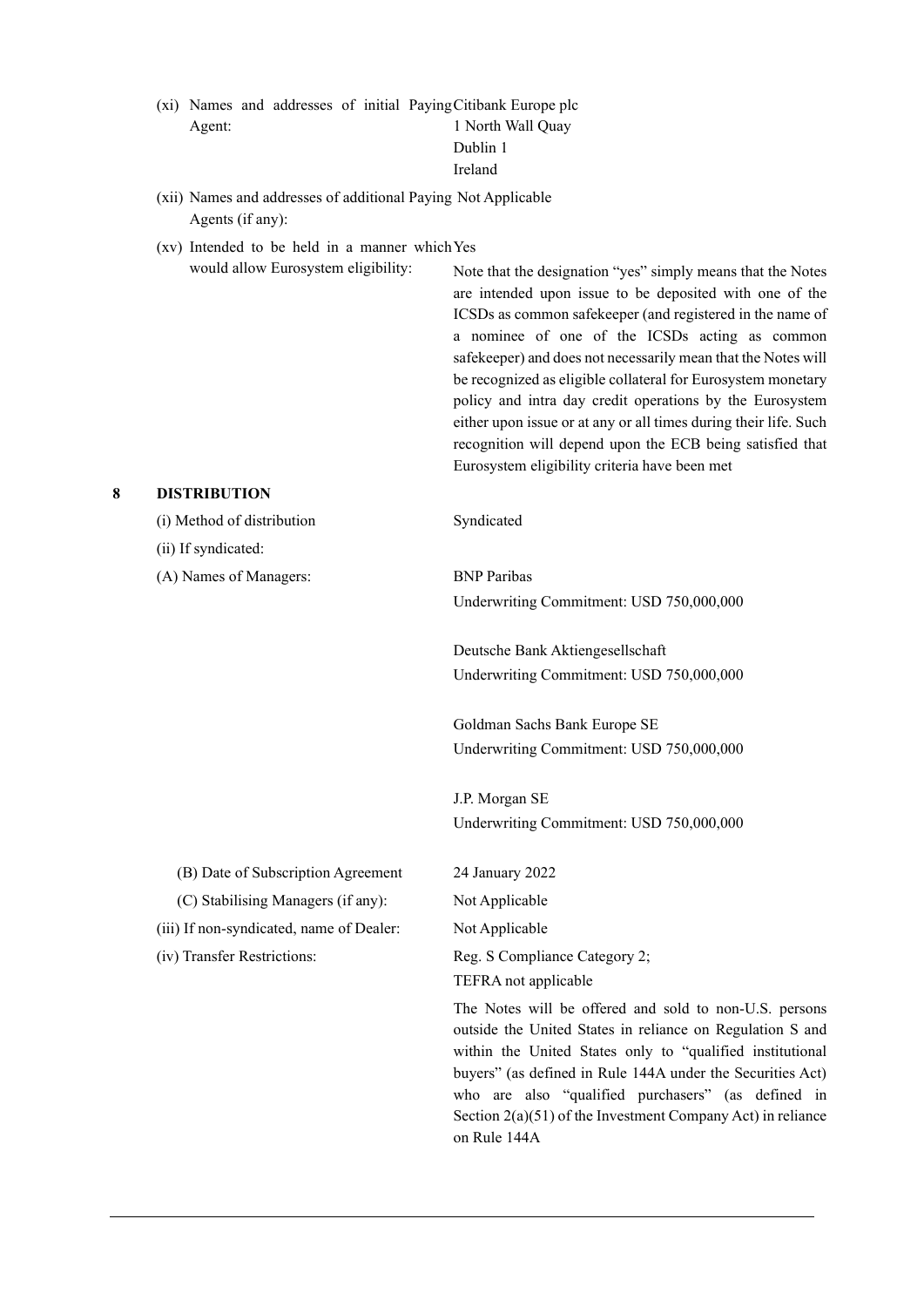

#### **Conditions Définitives en date du 24 janvier 2022**

#### **CAISSE D'AMORTISSEMENT DE LA DETTE SOCIALE**

Identifiant Entité Juridique (LEI) : 969500P04DQJS4BPM574 Emission d'obligations d'un montant nominal de 3.000.000.000 dollars US portant intérêt au taux de 2,125 % et venant à échéance le 26 janvier 2032 émis dans le cadre du Programme Global de Titres à Moyen Terme de 65.000.000.000 euros

**INTERDICTION DE VENTE AUX INVESTISSEURS DE DÉTAIL DANS L'EEE** – Les Titres ne sont pas destinés à être offerts, vendus ou autrement mis à disposition et ne sont pas offerts, vendus ou autrement mis à disposition à tout investisseur de détail dans l'Espace Économique Européen (l'« **EEE** »). Dans ce contexte, un investisseur de détail désigne une personne correspondant à l'une (ou plusieurs) des hypothèses suivantes : (i) un client de détail tel que défini au point (11) de l'Article 4(1) de la Directive 2014/65/UE (telle que modifiée, la « **Directive MIF II UE** ») ; (ii) un client au sens de la Directive (UE) 2016/97 (« **Directive sur la Distribution d'Assurances** »), lorsque ce client n'a pas la qualité de client professionnel tel que défini au point (10) de l'Article 4(1) de la Directive MiFID II UE ; ou (iii) un investisseur qui n'est pas un investisseur qualifié tel que défini dans le Règlement (UE) 2017/1129. Par conséquent il n'a pas été préparé de document d'information-clé requis par le Règlement (UE) 1286/2014 (le « **Règlement PRIIPs UE »**) pour l'offre ou la vente des Titres ou leur mise à disposition de toute autre manière à des investisseurs de détail dans l'EEE et l'offre ou la vente des Titres ou leur mise à disposition de toute autre manière à un investisseur de détail dans l'EEE peut être illégale en vertu du Règlement PRIIPs UE.

**INTERDICTION DE VENTE AUX INVESTISSEURS DE DÉTAIL AU ROYAUME-UNI** – Les Titres ne sont pas destinés à être offerts, vendus ou autrement mis à disposition et ne sont pas offerts, vendus ou mis autrement à disposition de tout investisseur de détail au Royaume-Uni. Dans ce contexte, un investisseur de détail désigne une personne correspondant à l'une (ou plusieurs) des hypothèses suivantes : (i) un client de détail tel que défini au point (8) de l'Article 2 du Règlement (UE) 2017/565 transposé dans le droit national en vertu de la transposition de l'accord de retrait du Royaume-Uni de l'UE de 2018 ; (ii) un client au sens des dispositions de la Loi britannique sur les Services Financiers et les Marchés de 2000 et de toute règle ou tout règlement adopté en vertu de la Loi britannique sur les Services Financiers et les Marchés par transposition de la Directive (UE) 2016/97, lorsque le client ne répond pas à la qualité de client professionnel tel que défini au point (8) de l'Article 2(1) du Règlement (UE) 600/2014 tel que transposé dans le droit national en vertu de la transposition de l'accord de retrait du Royaume-Uni de l'UE ; ou (iii) un investisseur qui n'est pas un investisseur qualifié tel que défini à l'Article 2 du Règlement (UE) 2017/1129 tel que transposé dans le droit national en vertu de la transposition de l'accord de retrait du Royaume-Uni de l'UE. Par conséquent, il n'a pas été préparé de document d'information-clé tel que requis par le Règlement (UE) 1286/2014 tel que transposé dans le droit national en vertu de la transposition de l'accord de retrait du Royaume-Uni de l'UE (le « **Règlement PRIIPs Royaume-Uni** ») pour l'offre ou la vente des Titres ou leur mise à disposition de toute autre manière à des investisseurs de détail au Royaume-Uni et l'offre ou la vente des Titres ou leur mise à disposition de toute autre manière à un investisseur de détail au Royaume-Uni peut donc être illégale en vertu du Règlement PRIIPs Royaume-Uni.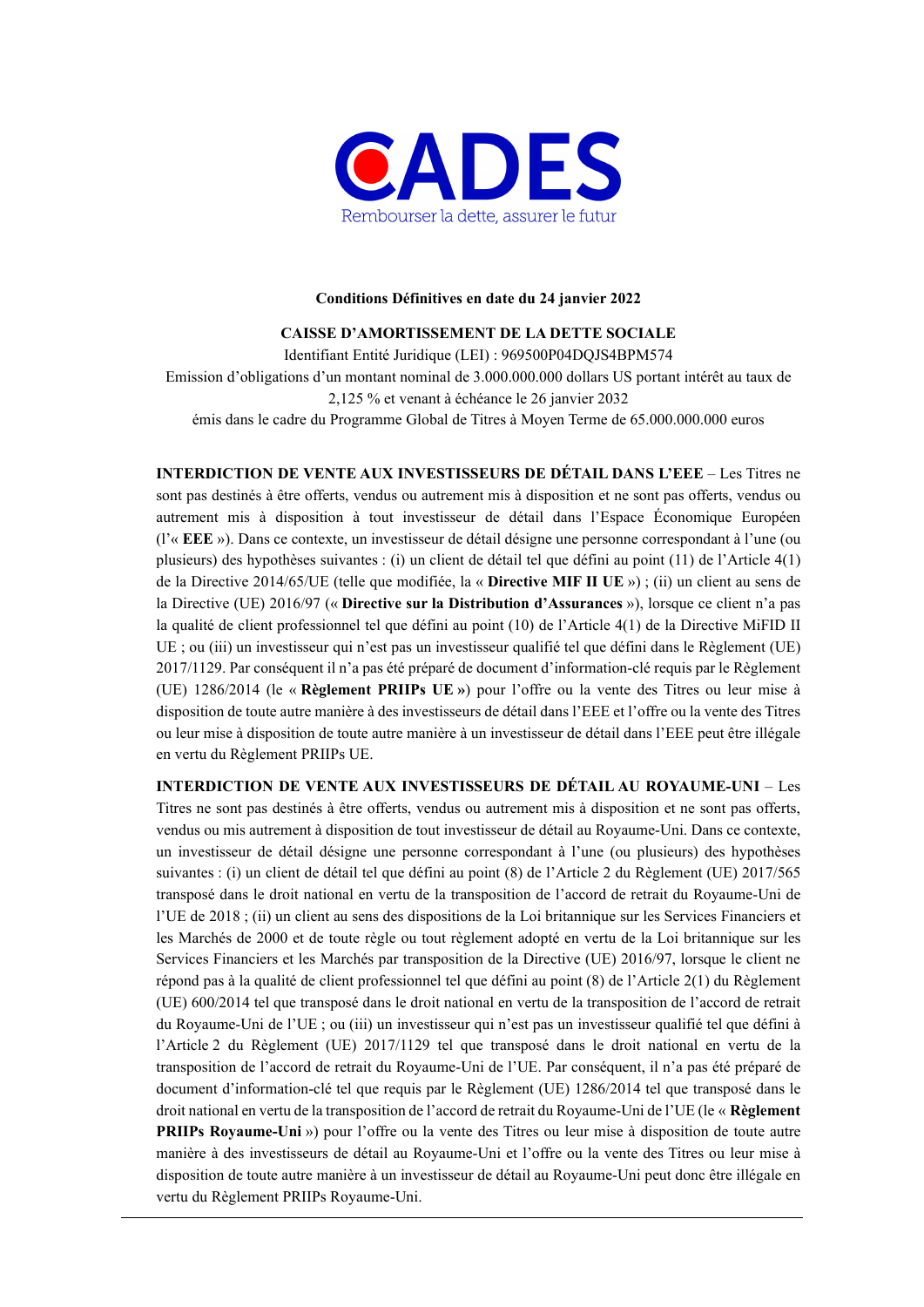**GOUVERNANCE DES PRODUITS DIRECTIVE MIF II UE / MARCHÉ CIBLE RÉSERVÉ AUX INVESTISSEURS PROFESSIONNELS ET CONTREPARTIES ÉLIGIBLES** – Pour les seuls besoins du processus d'autorisation des produits de chaque producteur, l'évaluation du marché cible concernant les Titres, sur la base des cinq catégories désignées au point 18 des Directives publiées par l'AEMF le 5 février 2018, a conduit à la conclusion que : (i) le marché cible des Titres est réservé aux contreparties éligibles et clients professionnels, chacun tel que défini dans MIF II UE ; et (ii) tous les canaux de distribution des Titres aux contreparties éligibles et clients professionnels sont adéquats. Toute personne offrant, vendant ou recommandant les Titres par la suite (un « **distributeur** ») doit prendre en considération l'évaluation du marché cible du producteur ; toutefois, un distributeur soumis à la Directive MIF II UE est responsable de sa propre évaluation du marché cible des Titres (en adoptant ou précisant l'évaluation du marché cible du producteur) et de la détermination de canaux de distribution appropriés.

**GOUVERNANCE DES PRODUITS MIFIR ROYAUME-UNI/MARCHÉ CIBLE RÉSERVÉ AUX INVESTISSEURS PROFESSIONNELS ET CONTREPARTIES ÉLIGIBLES** – Pour les seuls besoins du processus d'autorisation des produits du producteur, l'évaluation du marché cible concernant les Titres, sur la base des cinq catégories désignées au point 18 des Directives publiées par l'AEMF le 5 février 2018 (conformément à la déclaration de politique de la FCA intitulée « Brexit notre approche des documents non législatifs de l'UE » *("Brexit our approach to EU non-legislative materials"*), a conduit à la conclusion que : (i) le marché cible des Titres est constitué des contreparties éligibles tel que défini dans le FCA Handbook Conduct of Business Sourcebook et des clients professionnels, tel que défini dans le Règlement (UE) N°600/2014, tel que transposé dans le droit national en vertu de la transposition de l'accord de retrait du Royaume-Uni de l'UE de 2018 (« **MiFIR Royaume-Uni** ») ; et (ii) tous les canaux de distribution aux contreparties éligibles et clients professionnels sont adéquats. Toute personne offrant, vendant ou recommandant les Titres par la suite (un « **Distributeur** ») doit prendre en considération l'évaluation du marché cible du producteur ; toutefois, un distributeur soumis aux règles de gouvernance des produits MIFIR Royaume-Uni en vertu du FCA Handbook Product Intervention and Product Governance Sourcebook (les « **Règles de Gouvernance des Produits MiFIR Royaume-Uni** ») est responsable de sa propre évaluation du marché cible des Titres (en adoptant ou précisant l'évaluation du marché cible du producteur) et de la détermination de canaux de distribution appropriés.

### **PARTIE A – DISPOSITIONS CONTRACTUELLES**

Les termes utilisés aux présentes sont réputés définis comme tels pour les besoins des Modalités établies dans le prospectus de base daté du 19 octobre 2021 ayant reçu le numéro d'approbation 21-450 par l'Autorité des Marchés Financiers (« **AMF** ») le 19 octobre 2021 (le « **Prospectus de Base** ») constituant un prospectus de base aux fins du Règlement Prospectus, tel que modifié. L'expression « **Règlement Prospectus** » désigne le Règlement (UE) 2017/1129, tel que modifié. Le présent document constitue les Conditions Définitives des Titres décrits aux présentes pour les besoins de l'Article 8 du Règlement Prospectus et doit être parcouru conjointement au Prospectus de Base afin d'obtenir toutes les informations nécessaires. Le Prospectus de Base peut être consulté à la page https://www.cades.fr/pdf/docref/fr/prosp\_base\_GMTN\_2021.pdf et pendant les heures normales de bureau au 139 rue de Bercy, 75012 Paris, France et des copies peuvent y être obtenues.

Le Prospectus de Base et tout supplément à celui-ci ainsi que les présentes Conditions Définitives seront également publiés sur le site internet de l'AMF www.amf-france.org.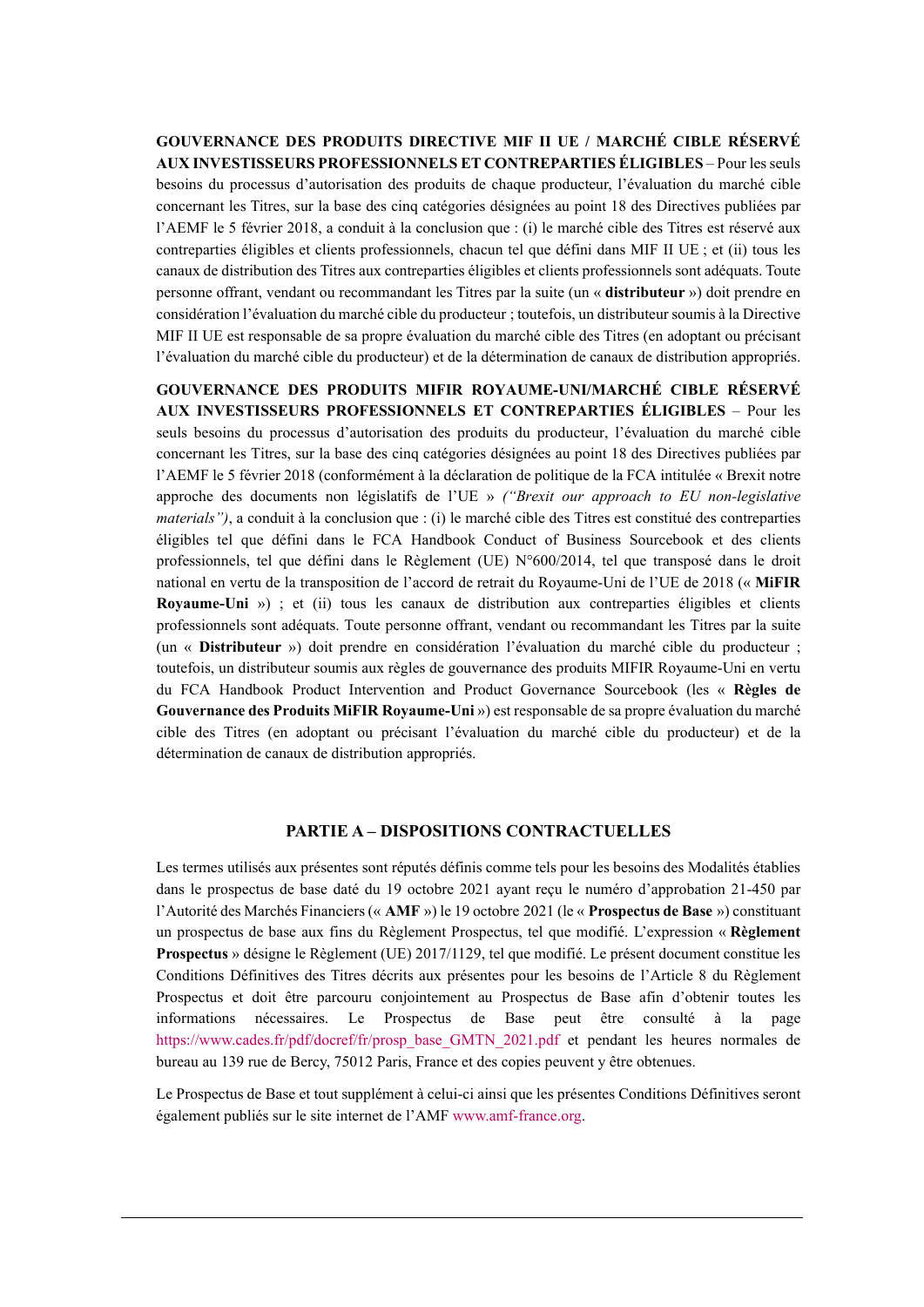| $\mathbf{1}$ | (i)  | Numéro de Souche :                                                                                      | 32                                                                                                                                                                                                                                                                                                                                                                                        |
|--------------|------|---------------------------------------------------------------------------------------------------------|-------------------------------------------------------------------------------------------------------------------------------------------------------------------------------------------------------------------------------------------------------------------------------------------------------------------------------------------------------------------------------------------|
|              | (ii) | Numéro de Tranche :                                                                                     | 1                                                                                                                                                                                                                                                                                                                                                                                         |
|              |      | (iii) Date à laquelle les Titres<br>deviennent fongibles :                                              | Non Applicable                                                                                                                                                                                                                                                                                                                                                                            |
| 2            |      | Devise ou devises indiquée(s) :                                                                         | Dollars Américains (« dollars US »)                                                                                                                                                                                                                                                                                                                                                       |
| 3            |      | Montant Nominal Total des Titres:                                                                       |                                                                                                                                                                                                                                                                                                                                                                                           |
|              | (i)  | Souche:                                                                                                 | 3.000.000.000 dollars US                                                                                                                                                                                                                                                                                                                                                                  |
|              | (ii) | Tranche:                                                                                                | 3.000.000.000 dollars US                                                                                                                                                                                                                                                                                                                                                                  |
| 4            |      | Prix d'Émission :                                                                                       | 99,866 % du Montant Nominal Total                                                                                                                                                                                                                                                                                                                                                         |
| 5            | (i)  | Valeurs Nominales<br>Indiquées :                                                                        | 200.000 dollars US et des multiples entiers de 1.000<br>dollars US au-delà de ce montant.                                                                                                                                                                                                                                                                                                 |
|              | (ii) | Montant de Calcul:                                                                                      | 1.000 dollars US                                                                                                                                                                                                                                                                                                                                                                          |
| 6            | (i)  | Date d'Émission :                                                                                       | 26 janvier 2022                                                                                                                                                                                                                                                                                                                                                                           |
|              | (ii) | Date de Commencement des<br>Intérêts :                                                                  | Date d'Émission                                                                                                                                                                                                                                                                                                                                                                           |
| 7            |      | Date d'Échéance :                                                                                       | 26 janvier 2032                                                                                                                                                                                                                                                                                                                                                                           |
| 8            |      | Base d'Intérêt :                                                                                        | 2,125 % Taux Fixe (autres détails indiqués au paragraphe<br>13 ci-dessous)                                                                                                                                                                                                                                                                                                                |
| 9            |      | Base de Remboursement :                                                                                 | réserve<br>de<br>achat<br>annulation<br>Sous<br>tout<br>et<br>ou<br>remboursement anticipé, les Titres seront remboursés à la<br>Date d'Échéance à 100 % de leur montant nominal par<br>Montant de Calcul                                                                                                                                                                                 |
| 10           |      | Changement de Base d'Intérêt :                                                                          | Non Applicable                                                                                                                                                                                                                                                                                                                                                                            |
| 11           |      | Options de Remboursement au Gré<br>des Titulaires/de l'Émetteur :                                       | Non Applicable                                                                                                                                                                                                                                                                                                                                                                            |
| 12           |      | Date d'obtention de l'autorisation<br>du Conseil d'Administration<br>concernant l'émission des Titres : | Résolution du Conseil d'Administration de l'Émetteur en<br>date du 29 novembre 2017 autorisant le programme<br>d'emprunt de l'Émetteur et délégant tous pouvoirs au<br>Président du Conseil d'Administration d'émettre des titres<br>et l'approbation du programme d'emprunt de l'Émetteur<br>par le Ministre de l'Economie, des Finances et de la<br>Relance en date du 15 décembre 2017 |
|              |      |                                                                                                         | DISPOSITIONS RELATIVES AUX INTÉRÊTS EXIGIBLES (LE CAS ÉCHÉANT)                                                                                                                                                                                                                                                                                                                            |
| 13           |      | <b>Dispositions relatives aux Titres</b><br>à Taux Fixe                                                 | Applicable                                                                                                                                                                                                                                                                                                                                                                                |
|              |      | (Article 5(a))                                                                                          |                                                                                                                                                                                                                                                                                                                                                                                           |
|              | (i)  | Taux d'Intérêt :                                                                                        | 2,125 % par an payable à terme échu à chaque Date de<br>Paiement des Intérêts                                                                                                                                                                                                                                                                                                             |
|              | (ii) | Dates de Paiement des<br>Intérêts :                                                                     | 26 janvier et 26 juillet de chaque année à partir du 26<br>juillet 2022 (inclus) jusqu'à la Date d'Echéance (incluse).                                                                                                                                                                                                                                                                    |
|              |      | (iii) Montants de Coupon Fixe :                                                                         | 10,63 dollars US par Montant de Calcul                                                                                                                                                                                                                                                                                                                                                    |
|              |      | (iv) Montants de Coupon Brisé :                                                                         | Non Applicable                                                                                                                                                                                                                                                                                                                                                                            |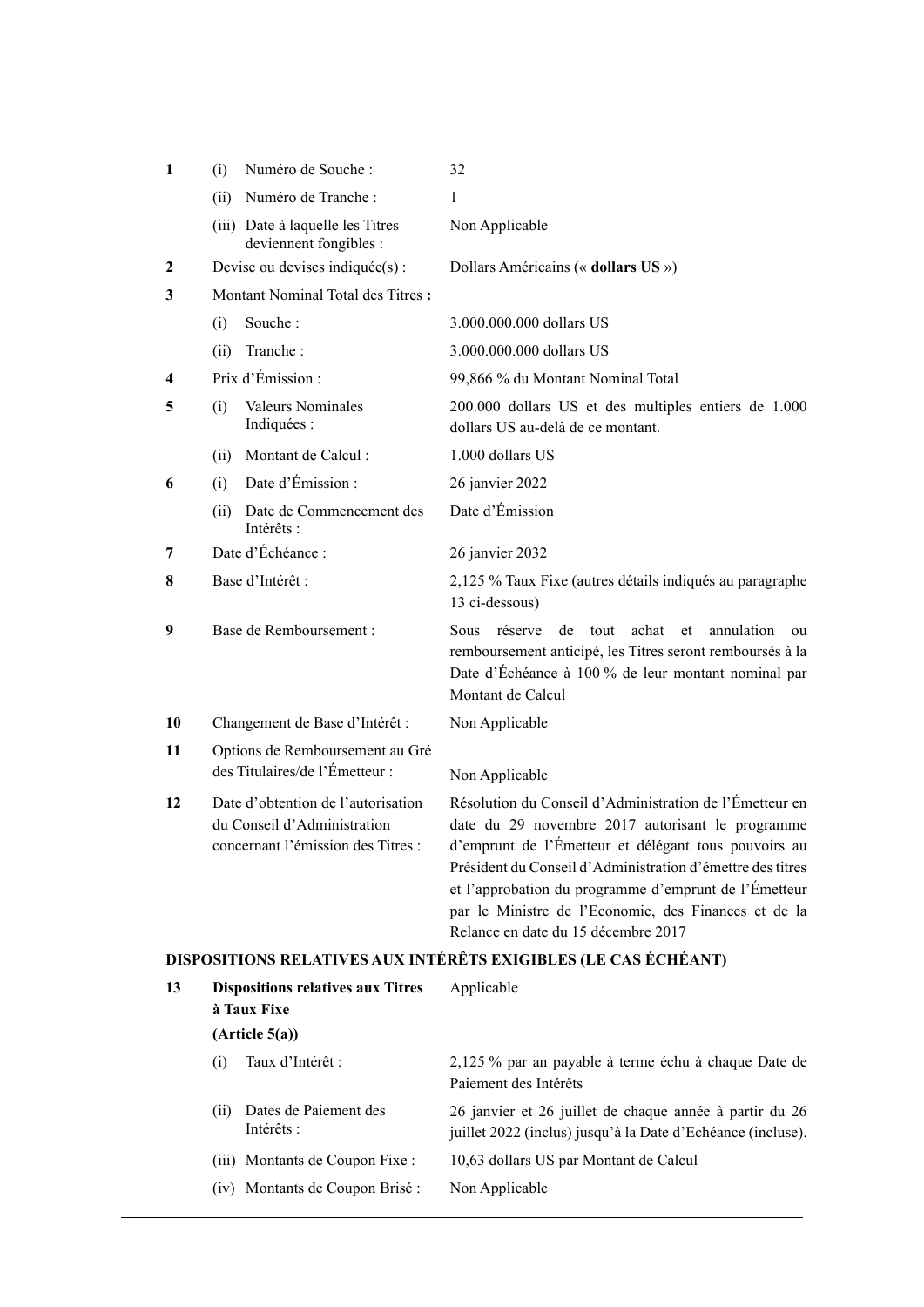|    | (v) | Méthode de Décompte des<br>Jours:<br>(Article 5(h))                                                                                            | 30/360                                                                                                                                                                                                          |
|----|-----|------------------------------------------------------------------------------------------------------------------------------------------------|-----------------------------------------------------------------------------------------------------------------------------------------------------------------------------------------------------------------|
|    |     | (vi) Autres modalités relatives à<br>la méthode de calcul de<br>l'intérêt pour les Titres à<br>Taux Fixe:                                      | Non Applicable                                                                                                                                                                                                  |
|    |     | (vii) Dates de Détermination :<br>(Article 5(h))                                                                                               | Non Applicable                                                                                                                                                                                                  |
| 14 |     | <b>Dispositions relatives aux Titres</b>                                                                                                       | Non Applicable                                                                                                                                                                                                  |
|    |     | à Taux Variable                                                                                                                                |                                                                                                                                                                                                                 |
|    |     | (Article 5(h))                                                                                                                                 |                                                                                                                                                                                                                 |
| 15 |     | <b>Dispositions relatives aux Titres</b><br>à Coupon Zéro                                                                                      | Non Applicable                                                                                                                                                                                                  |
|    |     | (Articles 5(c) et 6(b))                                                                                                                        |                                                                                                                                                                                                                 |
|    |     | DISPOSITIONS RELATIVES AU REMBOURSEMENT                                                                                                        |                                                                                                                                                                                                                 |
| 16 |     | Option de remboursement au<br>gré de l'Émetteur<br>(Article 6(c))                                                                              | Non Applicable                                                                                                                                                                                                  |
| 17 |     | Option de Remboursement au<br>gré des Titulaires<br>(Article 6(d))                                                                             | Non Applicable                                                                                                                                                                                                  |
| 18 |     | <b>Montant de Remboursement</b><br>Anticipé                                                                                                    | 100 % du Montant Nominal des Titres                                                                                                                                                                             |
|    |     | <b>DISPOSITIONS GÉNÉRALES APPLICABLES AUX TITRES</b>                                                                                           |                                                                                                                                                                                                                 |
| 19 |     | <b>Forme des Titres</b>                                                                                                                        | <b>Titres au Nominatif:</b>                                                                                                                                                                                     |
|    |     |                                                                                                                                                | Titre Global Réglementation S (montant nominal<br>2,870,600,000 dollars US) inscrit au registre au nom d'un<br>prête-nom d'un dépositaire commun à Euroclear et<br>Clearstream (détenu dans le cadre de la NSC) |
|    |     |                                                                                                                                                | Global<br>Règle 144A<br>Titre<br>(montant)<br>nominal<br>129,400,000 dollars US) inscrit au registre au nom d'un<br>prête-nom de DTC                                                                            |
| 20 |     | <b>Nouveau Titre Global</b>                                                                                                                    | Non                                                                                                                                                                                                             |
| 21 |     | <b>Centres Financiers</b><br>(Article 7(h))                                                                                                    | Jour Ouvré New York, Londres, Paris, TARGET                                                                                                                                                                     |
| 22 |     | Talons de Coupons futurs ou<br>reçus à attacher aux Titres<br>Physiques (et dates auxquelles<br>ces Talons arrivent à échéance)                | Non                                                                                                                                                                                                             |
| 23 |     | <b>Informations relatives aux Titres</b><br>à Remboursement Échelonné:<br>Montant de chaque versement<br>échelonné, date de chaque<br>paiement | Non Applicable                                                                                                                                                                                                  |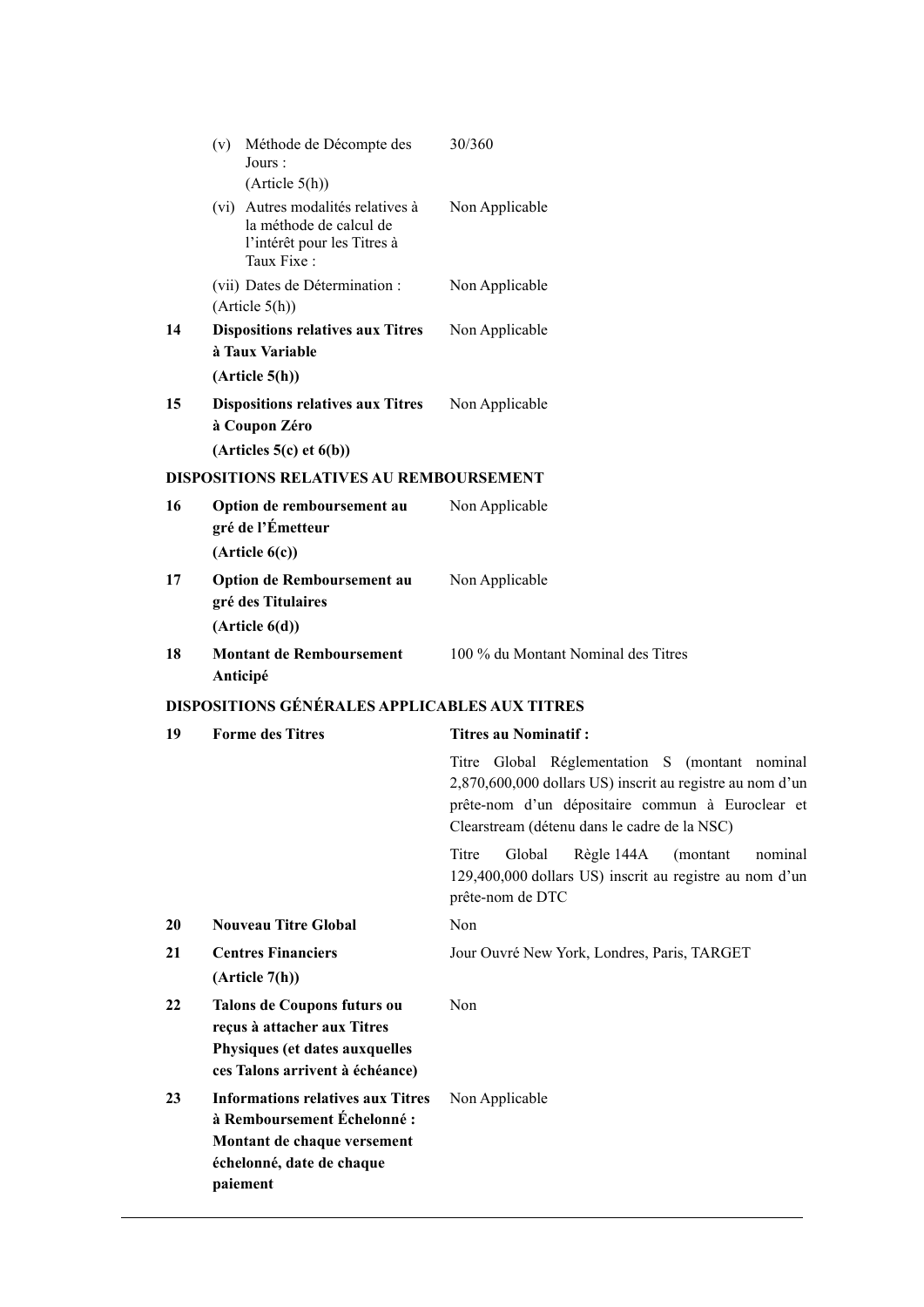**(Article 6(a))** 

- **24 Interdiction de vente aux investisseurs de détail établis dans l'EEE**  Applicable
- **25 Interdiction de vente aux investisseurs de détail établis au Royaume-Uni**  Applicable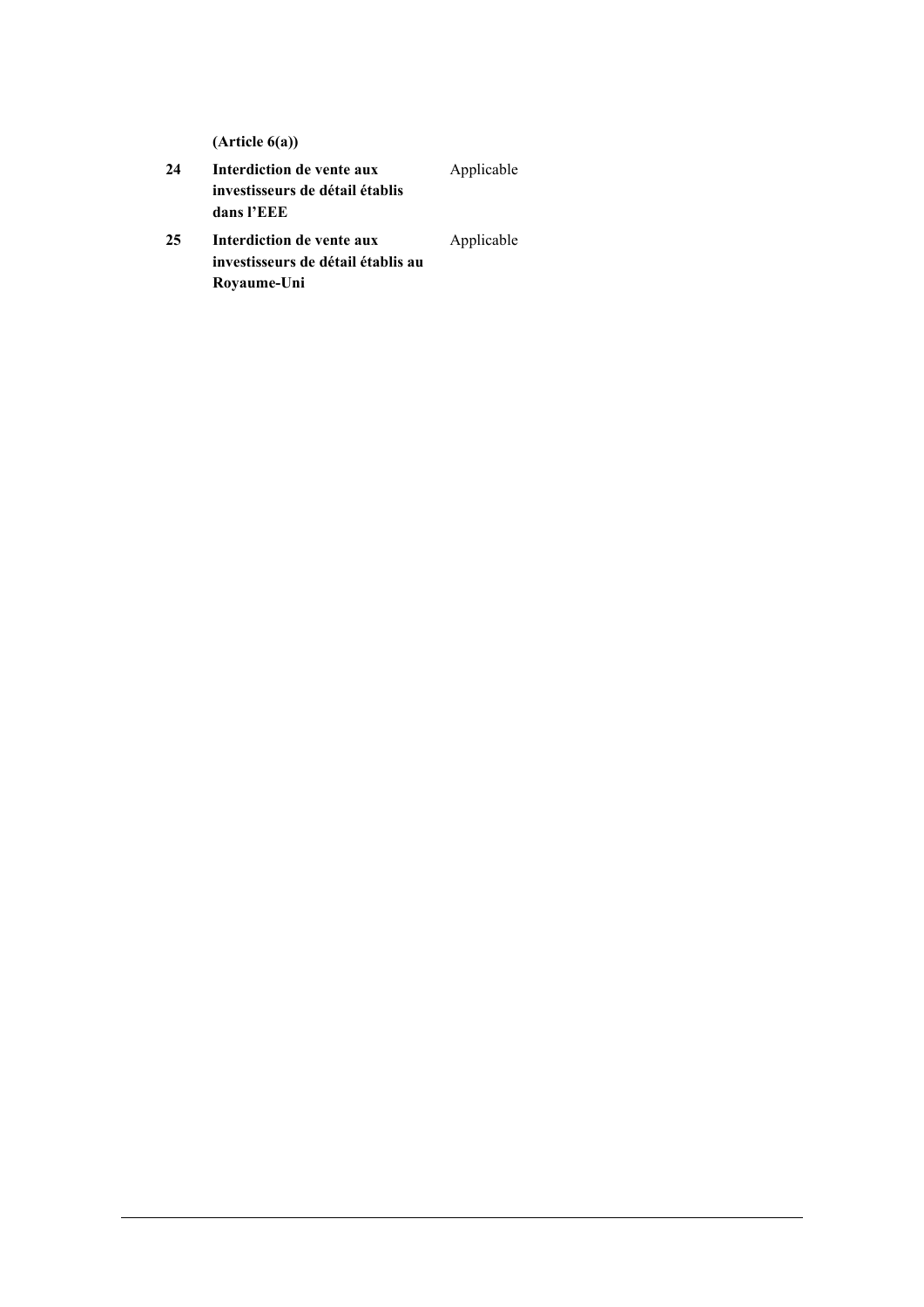Signé pour le compte de la CAISSE D'AMORTISSEMENT DE LA DETTE SOCIALE :

Le Directeur général<br>de l'Agence France Vésor Par: Dûment autorisé Cyril ROUSSEAU

[Page de signature - Conditions Définitives - Janvier 2022]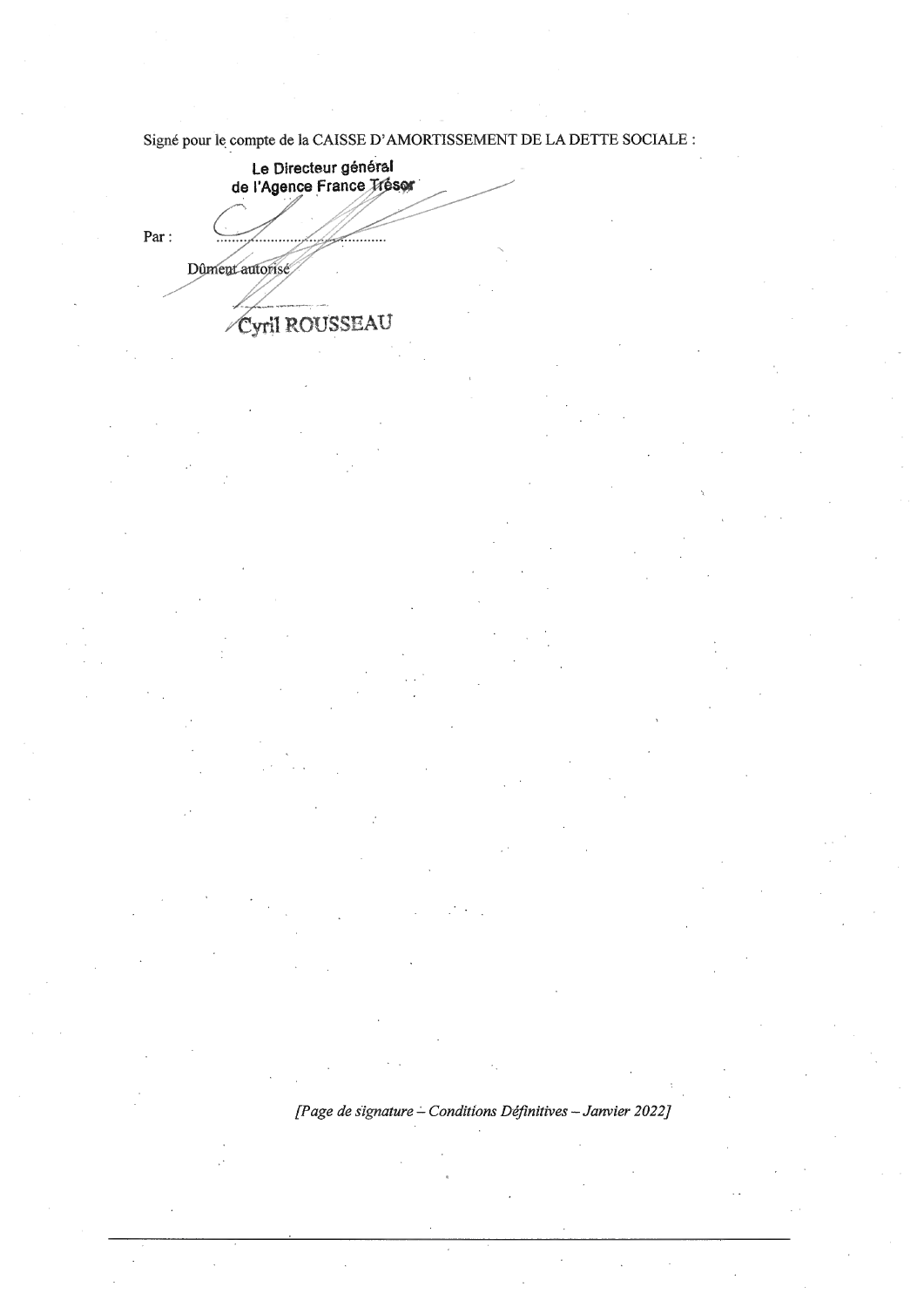#### **PARTIE B – AUTRES INFORMATIONS**

#### **1 ADMISSION À LA NÉGOCIATION**

(i) Admission à la négociation : Une demande a été présentée par l'Émetteur (ou en son nom) pour l'inscription des Titres à la cote d'Euronext Paris et leur admission à la négociation sur Euronext Paris avec effet à compter du 26 janvier 2022

- (ii) Marchés réglementés ou équivalents sur lesquels, à la connaissance de l'Émetteur, des titres de la même catégorie que les titres à offrir ou admettre à la négociation sont déjà admis : Non Applicable
- (iii) Estimation des dépenses totales liées à l'admission aux négociations :

#### **2 NOTATIONS**

8.500 euros

Notations : Les Titres à émettre ont été notés :

Moody's France S.A.S. (« **Moody's** ») : Aa2

Standard & Poor's Global Ratings Europe Ltd (« **S&P** ») : AA

DBRS Morningstar (« **DBRS** ») : AA Élevé

Selon le système de notation de Moody's, les obligations notées « Aa » sont jugées de haute qualité et sont soumises à un risque de crédit très faible. Moody's ajoute les modificateurs numériques 1, 2 et 3 à chaque classification de notation générique de « Aa » à « Caa ». Le modificateur 1 indique que l'obligation se situe dans la partie supérieure de sa catégorie de notation générique ; le modificateur 2 indique un classement intermédiaire ; et le modificateur 3 indique un classement dans la partie inférieure de cette catégorie de notation générique.

Selon le système de notation de S&P, une note AA ne diffère que très peu des obligations les mieux notées. La capacité du débiteur à respecter son engagement financier à l'égard de l'obligation est très forte.

Selon le DBRS, les obligations notées « AA » sont considérées comme ayant une qualité de crédit supérieure. La capacité de paiement des obligations financières est considérée comme élevée. La qualité du crédit ne diffère de celle de l'AAA que dans une faible mesure. Il est peu probable qu'elles soient très vulnérables à des événements futurs. La sous-catégorie « Élevé » indique que la note se situe dans la partie supérieure de la catégorie.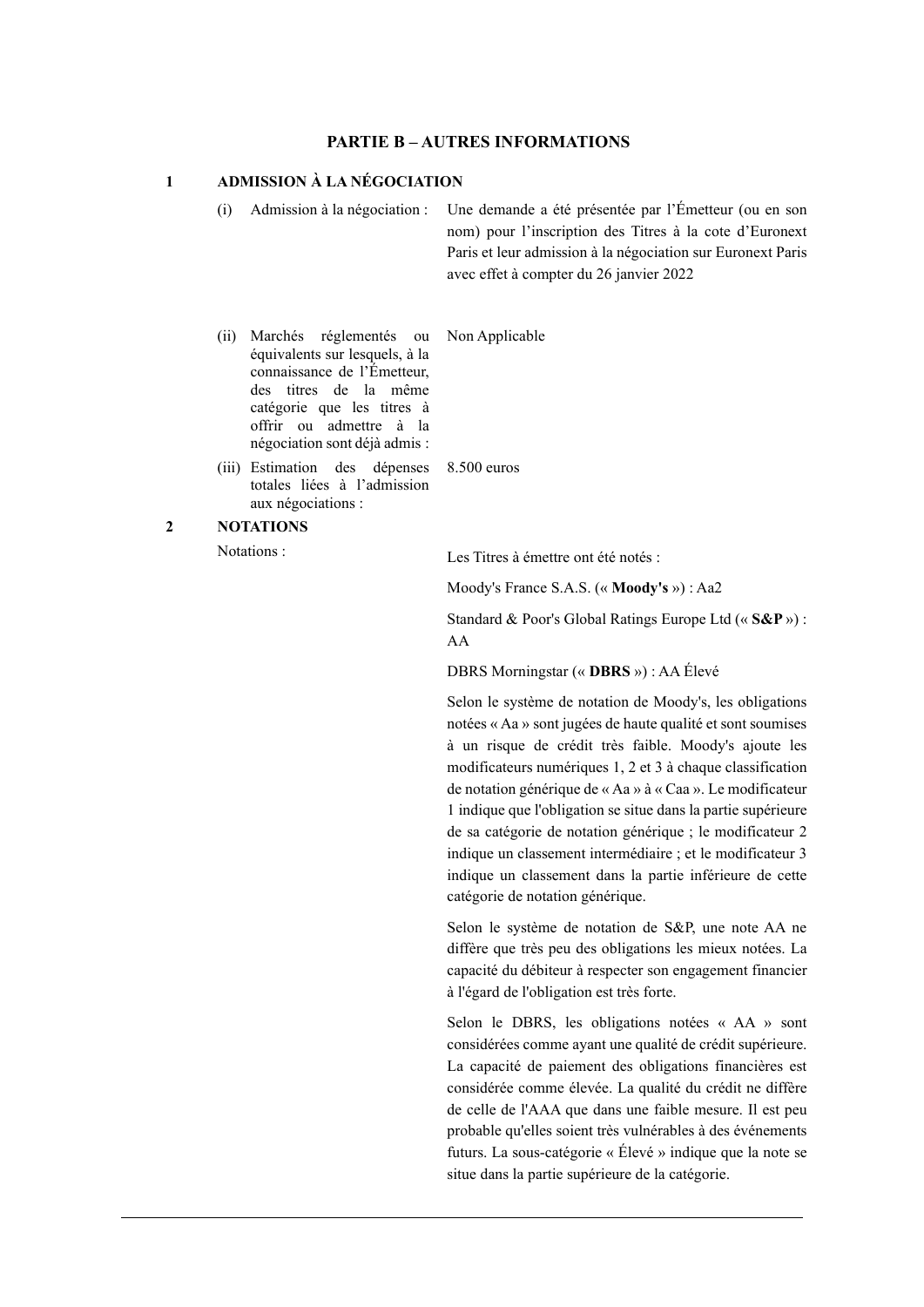Moody's, S&P et DBRS sont toutes trois établies dans l'Union européenne et enregistrées conformément au règlement (CE) 1060/2009, tel que modifié (le « **règlement CRA de l'UE** »).

En tant que telles, Moody's, S&P et DBRS sont incluses dans la liste des agences de notation de crédit publiée par l'Autorité européenne des marchés financiers sur son site Internet, conformément au règlement CRA de l'UE https://www.esma.europa.eu/supervision/credit-ratingagencies/risk.

# **3 INTÉRÊTS DES PERSONNES PHYSIQUES ET MORALES IMPLIQUÉES DANS L'ÉMISSION/OFFRE**

A l'exception de ce qui est mentionné dans la section « Souscription et Vente », à la connaissance de l'Émetteur, aucune personne impliquée dans l'offre des Titres n'a d'intérêt significatif dans l'offre, y compris de conflit d'intérêts.

## **4 UTILISATION ET ESTIMATION DU PRODUIT NET ET DU TOTAL DES FRAIS**

|   | (i) Utilisation du produit :                             | Le produit de l'émission des Titres sera affecté<br>exclusivement au financement et/ou au refinancement, en<br>partie ou en totalité, de la dette éligible déterminée par la loi<br>et transférée à la CADES, effective à partir de 2020 et<br>relative aux déficits de branches et de régimes spécifiques<br>de sécurité sociale en France, comme indiqué dans le Cadre<br>des Obligations Sociales de l'Émetteur disponible sur le site<br>internet de l'Émetteur.<br>(https://www.cades.fr/index.php?option=com<br>content&view=article&id=384&Itemid=258⟨=en)<br>Un avis d'une tierce partie a été obtenu auprès du<br>fournisseur d'avis de tierce partie Vigeo Eiris sur le Cadre<br>et est disponible sur le site Internet de l'Émetteur :<br>(https://cades.fr/pdf/investisseurs/uk/SP<br>O_3sept2020_VA.pdf) |  |  |
|---|----------------------------------------------------------|-----------------------------------------------------------------------------------------------------------------------------------------------------------------------------------------------------------------------------------------------------------------------------------------------------------------------------------------------------------------------------------------------------------------------------------------------------------------------------------------------------------------------------------------------------------------------------------------------------------------------------------------------------------------------------------------------------------------------------------------------------------------------------------------------------------------------|--|--|
|   | (ii) Estimation du Produit net :                         | 2.991.480.000 dollars US                                                                                                                                                                                                                                                                                                                                                                                                                                                                                                                                                                                                                                                                                                                                                                                              |  |  |
| 5 | <b>RENDEMENT</b>                                         |                                                                                                                                                                                                                                                                                                                                                                                                                                                                                                                                                                                                                                                                                                                                                                                                                       |  |  |
|   | Indication du rendement :                                | $2,140%$ par an                                                                                                                                                                                                                                                                                                                                                                                                                                                                                                                                                                                                                                                                                                                                                                                                       |  |  |
| 6 | PERFORMANCE HISTORIQUE DES TAUX                          |                                                                                                                                                                                                                                                                                                                                                                                                                                                                                                                                                                                                                                                                                                                                                                                                                       |  |  |
|   | Performance historique des Non Applicable<br>(i)<br>tau: |                                                                                                                                                                                                                                                                                                                                                                                                                                                                                                                                                                                                                                                                                                                                                                                                                       |  |  |
|   | Indices de Référence :<br>(ii)                           | Non Applicable                                                                                                                                                                                                                                                                                                                                                                                                                                                                                                                                                                                                                                                                                                                                                                                                        |  |  |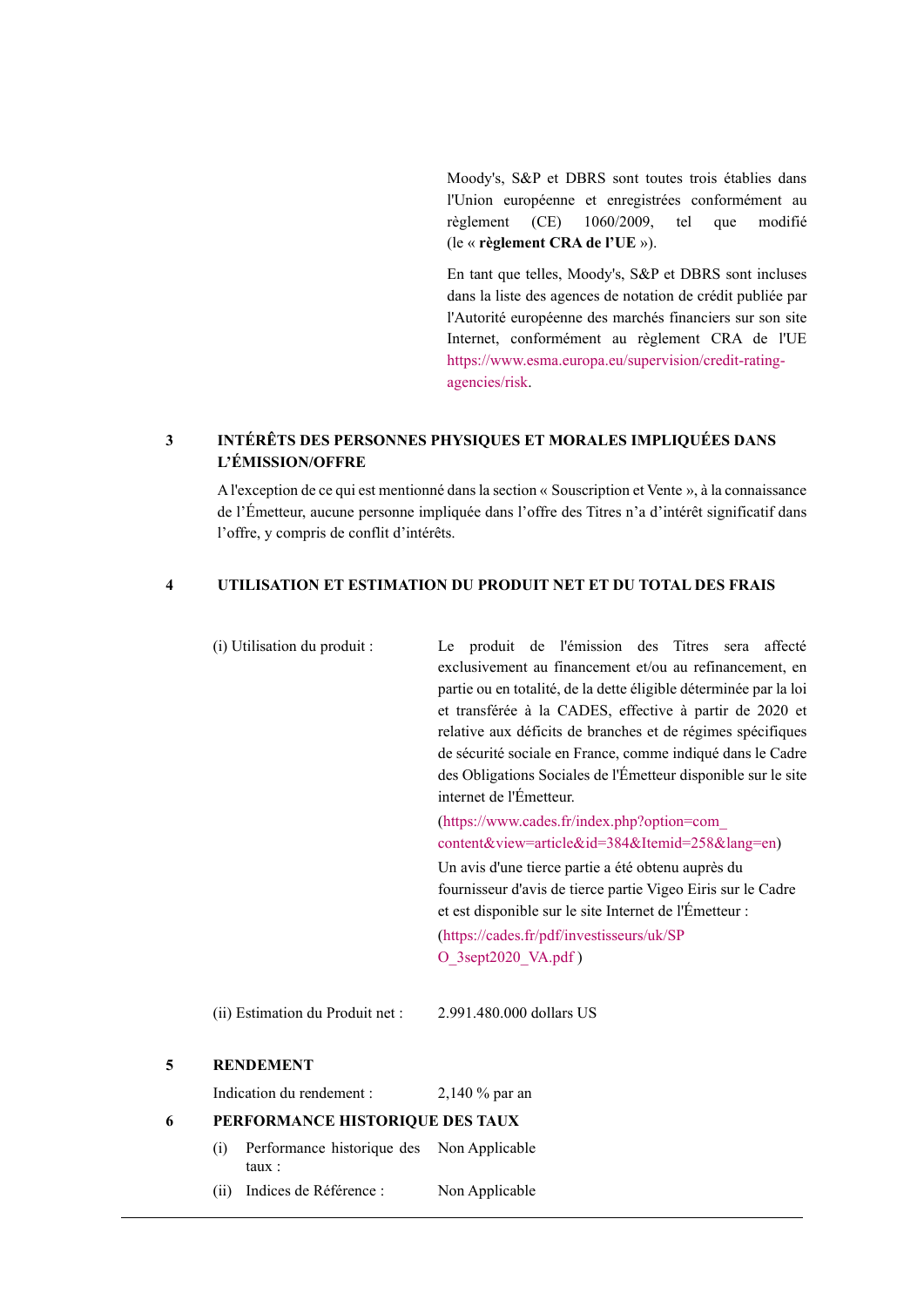| 7 |     | <b>INFORMATION OPÉRATIONNELLE</b>                                                                                                                                         |                                                                                                                                                    |
|---|-----|---------------------------------------------------------------------------------------------------------------------------------------------------------------------------|----------------------------------------------------------------------------------------------------------------------------------------------------|
|   | (i) | Titres Non Assortis de<br>Restrictions:                                                                                                                                   | Applicable                                                                                                                                         |
|   |     | (ii) Code ISIN :                                                                                                                                                          | XS2436433333                                                                                                                                       |
|   |     | (iii) Code Commun:                                                                                                                                                        | 243643333                                                                                                                                          |
|   |     | (v) Titres<br>Assortis<br>de<br>Restrictions                                                                                                                              | Applicable                                                                                                                                         |
|   |     | (vi) Code ISIN :                                                                                                                                                          | US12802D2H82                                                                                                                                       |
|   |     | (vii) CUSIP:                                                                                                                                                              | 12802D2H8                                                                                                                                          |
|   |     | (viii) Code Commun                                                                                                                                                        | 243745446                                                                                                                                          |
|   |     | $(ix)$ Tout<br>système<br>de<br>compensation<br>hors<br>Euroclear Bank SA/NV et /<br>Clearstream Banking S.A.<br>et/ou DTC et les numéros<br>d'identification concernés : | <b>Titres non assortis de Restrictions</b><br>Non Applicable<br><b>Titres assortis de Restrictions</b><br><b>DTC</b>                               |
|   |     | $(x)$ Livraison :                                                                                                                                                         | Livraison contre paiement pour les Titres Non Assortis de<br>Restrictions<br>Livraison contre paiement pour les Titres Assortis de<br>Restrictions |
|   |     | (xi) Noms et adresses de l'Agent<br>Payeur initial :                                                                                                                      | Citibank Europe plc<br>1 North Wall Quay<br>Dublin 1<br>Ireland                                                                                    |
|   |     | (xii) Noms et adresses des autres<br>Agents Payeurs (le cas<br>échéant) :                                                                                                 | Non Applicable                                                                                                                                     |
|   |     | (xv) Destinés à être détenus<br>d'une manière qui permette<br>admissibilité<br>leur<br>á                                                                                  | Oui<br>Il est à souligner que la désignation « oui » signifi                                                                                       |

igner que la désignation « oui » signifie simplement que les Titres sont destinés, à leur émission, à être déposés auprès de l'un des dépositaires centraux internationaux de titres et enregistrés au nom d'un prêtenom de l'un des dépositaires centraux internationaux de titres agissant en qualité de conservateur commun et ne signifie pas nécessairement que les Titres seront reconnus comme des garanties éligibles pour les besoins de la politique monétaire de l'Eurosystème et les opérations de crédit intra journalier effectuées par l'Eurosystème soit à l'émission, soit à tout moment de leur existence. Cette reconnaissance sera soumise à la condition que la BCE ait établi à sa satisfaction que les critères d'éligibilité à l'Eurosystème ont été remplis

l'Eurosystème: